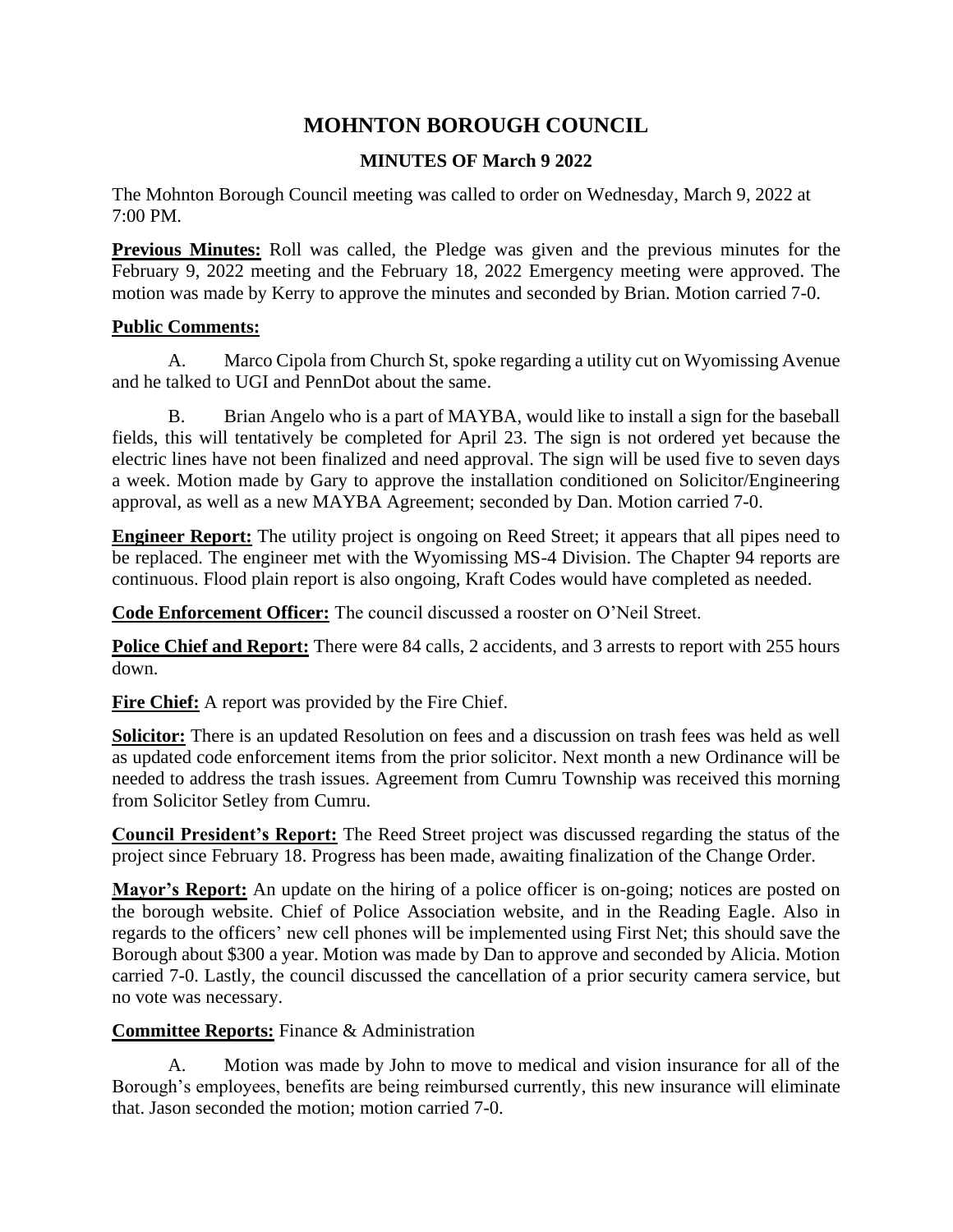B. The Borough is interested in selling the Street Sweeper however there is nothing in place for \$240,000 so a bid for \$200,000 will be on reserve subject to Borough Code sale procedures. Motion made by Dan to approve and seconded by John. Motion carried 7-0.

C. Motion made by Dan to add Veronica Henry to the Police accounts and administer the audit; seconded by John. Motion carried 7-0.

D. Motion made by Gary to pay the outstanding bills; seconded by Brian. Motion carried 7-0.

**Personnel & Public Safety Report:** The Police Union negotiations have been continuous but are close to completion.

## **Buildings, Grounds & Zoning Report:**

A. Motion was made by Dan to retain IT/Cyber Security Consulting Solutions for FY21-004; motion seconded by Brian. Motion carried 7-0.

B. The council discussed that on Friday, March 25 at 8:00 AM the council and street crew will begin a cleanup of the pavilion and park.

#### **Recreation Programs Report:**

A. Motion was by Dan to approve the 2022 Rental fees; seconded by Alicia. Motion carried 7-0.

B. The next motion was made by Kerry to approve the permit for the Lion's Club Music Fest on September 10 with the exception to serve adult beverages under section 104 of the Ordinance; seconded by Gary. Motion carried 7-0.

C. The Science Explorers will no longer need the park and buildings.

D. The Friday Night Bingo status update was discussed with Tammy at Fire and VFW to see if they would be willing to hold it.

E. Park cleanup is proposed for Earth Day, April 22.

F. Lastly for the Recreation Programs Report is the motion to amend the agenda to move hiring part time park help until after the executive session. Motion made by Brian and seconded by Dan. Motion carried 7-0.

## **Grants, Community Relations, Inter Government Cooperation Report:**

A. DCNR has some available funds for park recreation and Kerry will attempt to get the no-matching grants approved.

B. ARP has allocated 81 Million to the County and local Municipalities. Borough will inquire about getting some of these funds.

## **Street & Light Report:**

A. The council discussed the pricing for new stop signs to be installed at the recommendation of the police at locations where two streets intersect with no stop signs presently. The cost for signs will be approximately \$1,500. The borough already owns about 25 poles; it is